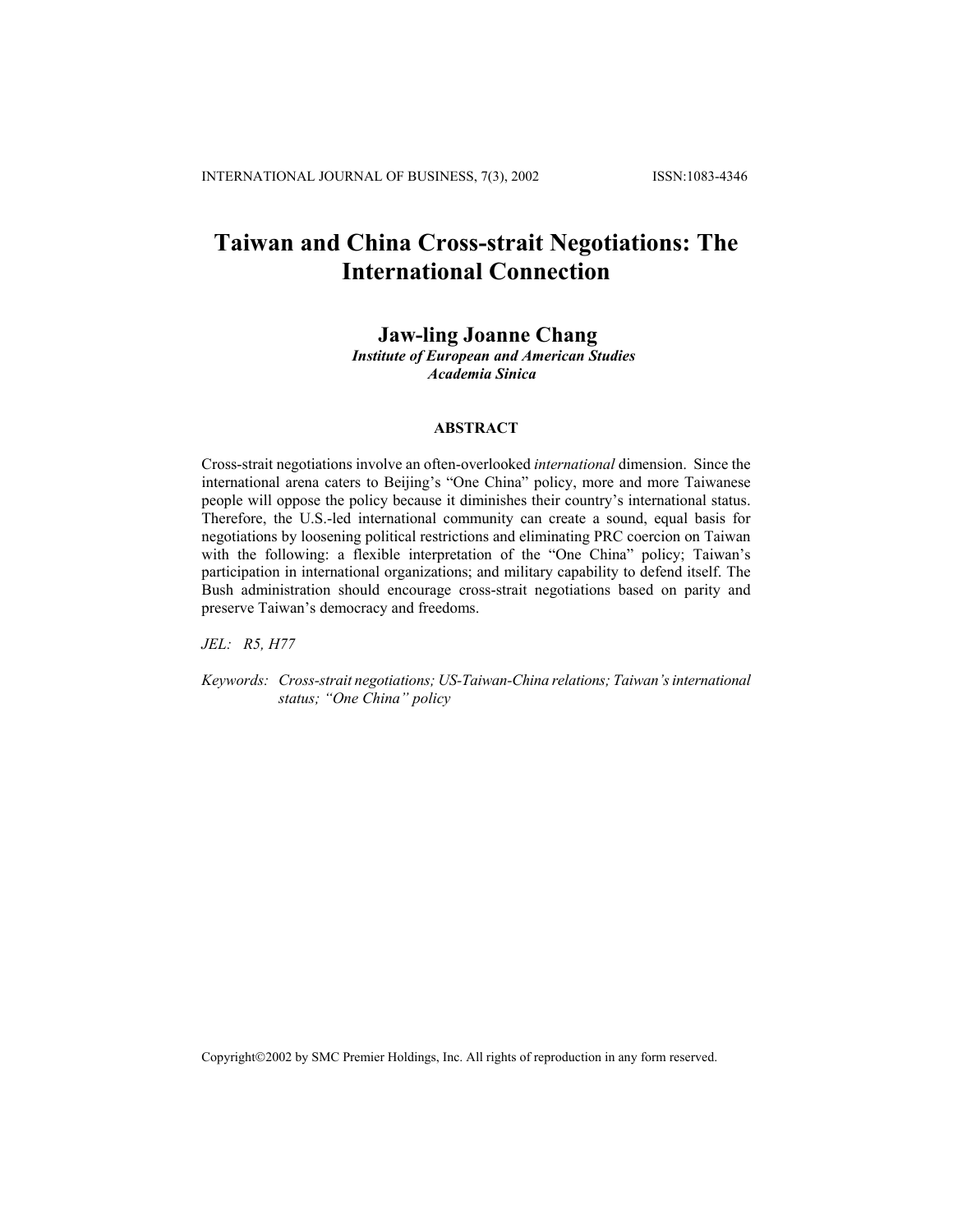#### **I. INTRODUCTION**

During his presidential campaign, U.S. President George W. Bush emphasized the strategic importance of Europe and Asia in framing U.S. foreign policy. His emphasis reflects the challenges from Eurasia's two biggest powers in transition - China and Russia - to the U.S. as a superpower. If both countries choose to be friends with the United States, then that friendship will stabilize the world. But if not, global peace may be in jeopardy. Therefore, President Bush must endeavor with allies in Europe and Asia to preserve world peace and stability by meeting these challenges from China and Russia.<sup>1</sup>

President Bush does not view China as positively as had Bill Clinton, calling it a "strategic competitor" rather than a "strategic partner" in response to China's military buildup and religious and human rights violations. This tactical shift has led to the strengthening of security ties with U.S. allies in Asia and the future development and deployment of missile defense systems, which are aimed at countering threats from rogue states as well as from China. The Bush administration has also deepened the U.S. commitment to Taiwan's national defense, asserting that it is in the *interest* of the U.S. to do so, not merely an obligation to a long-time ally.<sup>2</sup>

Asia contains over 53 percent of the world's population, accounts for approximately 25 percent of the world's economic growth, and yields \$600 billion in annual trade with the United States.<sup>3</sup> Washington recognizes Asia's importance to American prosperity. The new U.S. strategy for security in the Asia-Pacific region is the following:

- 1. The United States will maintain its superpower status, continuing to exercise its influence over Asia. Washington will deter further escalation of tensions in the following four areas in Asia: the Taiwan Strait, the Korean peninsula, India and Pakistan, and Indonesia's East Timor. The United States will deter the proliferation of nuclear weapons and promote democracy in Asia.
- 2. The United States will strengthen relations with its allies in Asia. Currently, the U.S. has mutual security alliances with Japan, South Korea, Thailand, the Philippines, and Australia. The U.S. will not allow other countries, such as China, to disrupt relations with its allies. Washington will maintain military bases in Asia. The U.S. must strengthen its relations with Japan, which is central to the U.S. strategy to develop a security apparatus in Asia. Japan has spent \$5 billion annually to maintain U.S. military bases. The maintenance of U.S. military bases in Japan, which enables the U.S. to respond swiftly to potential crises in Asia, is thus a key issue in U.S.- Japan relations. In addition, the United States wants to strengthen security ties with Australia and South Korea as a counter to growing Chinese military power.<sup>4</sup>
- 3. The United States will strengthen its relations with the European Union (EU), and hopes that the inclusion of more European countries in the North Atlantic Treaty Organization (NATO) will enable the U.S. to resolve, if not prevent, potential crises in Europe. Already facing a Chinese challenge, the U.S. does not want to be engulfed in two regional wars simultaneously, whether they are in Europe, the Asia-Pacific region, or the Middle East.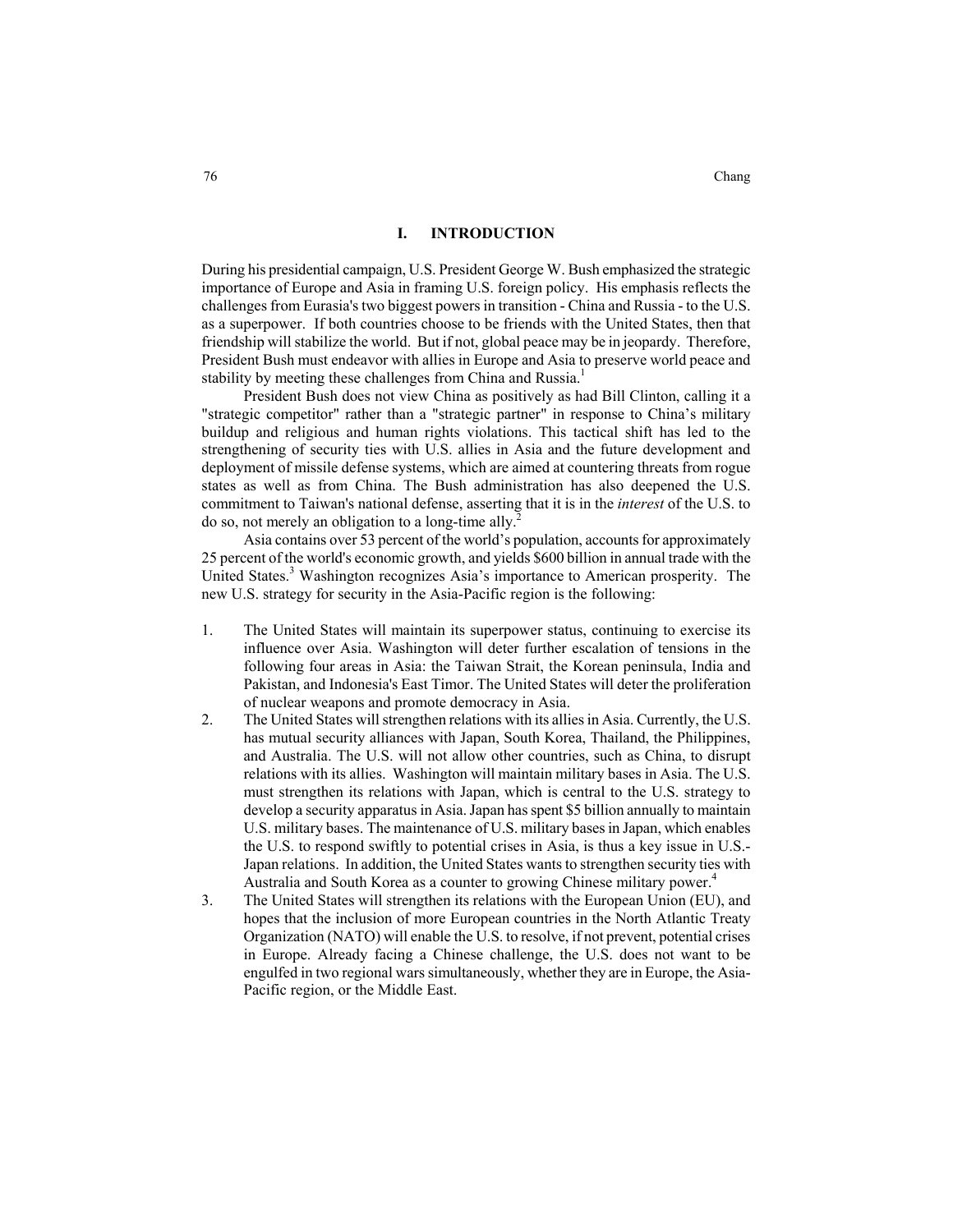4. The U.S. will also work closely with India, which is now at a crossroads concerning its proper direction, and encourage it to develop stability and security in Asia. China continues to export nuclear equipment and technology to Pakistan and Iran, and has contributed to Pakistan's nuclear tests. India's large population and military is of strategic importance. The U.S. must strengthen its relations with India, not only to prevent an India-Pakistan military conflict but also to counterbalance China's military challenge.

While the People's Republic of China emerges as the leading power in Asia, it will inevitably become the greatest challenge for the United States. The U.S. must recognize China's potential threat that is based on the following factors: Chinese sales of nuclear weapons technology to other countries; the PRC's build-up ofshort-range ballistic missiles across from Taiwan in recent years; 17.7 percent increase in its defense budget in 2001; development of intercontinental ballistic missiles which would enable nuclear strikes on the U.S. West Coast; a questionable human rights record; and its more than \$60 billion trade surplus with the United States.

Due to the increasing Chinese threat, the U.S. recently reassessed Taiwan's strategic role and came to different conclusions. In a possible scenario whereby China would forcibly seize Taiwan, the U.S. must be able to respond effectively, or else lose the trust of Japan and South Korea, and also undermine its relations with other Asian allies and its preeminence in Asia. On the other hand, were the U.S. to prevent war between China and Taiwan and to advocate a peaceful settlement of cross-strait relations, then the U.S. could maintain broader peace and stability in East Asia, which, in turn, would strengthen its leading role. The Bush administration will be judged according to how it maintains a crossstrait military balance, persuades China not to use military means against Taiwan, and encourages both sides of the Taiwan Strait to resume dialogue.

## **II. THE INTERNATIONAL CONNECTION TO CROSS-STRAIT RELATIONS**

The future development of cross-strait relations is not merely a problem that concerns only Beijing and Taipei, but rather consists of international-related factors that can also influence that development. In its February 2000 White Paper on "The One-China Principle And The Taiwan Problem," China stated that the reason why the Taiwan question has not been settled for such a long period of time is mainly due to the intervention of foreign forces and the obstruction of separatist forces in Taiwan. China also added the threat that if foreign countries invade and occupy Taiwan, or the Taiwan authorities refuse the peaceful settlement of cross-strait reunification through negotiations, then Beijing may adopt all possible drastic measures, including the use of force; to fulfill the great cause of reunification.<sup>5</sup> China has repeatedly opposed foreign interference in the Taiwan problem. Paradoxically, however, China has mobilized efforts to elicit foreign interference, in hopes of further isolating Taiwan internationally, oppressing Taiwan's leverage in cross-strait negotiations, and forcing Taiwan to accept the "One Country, Two Systems" formula.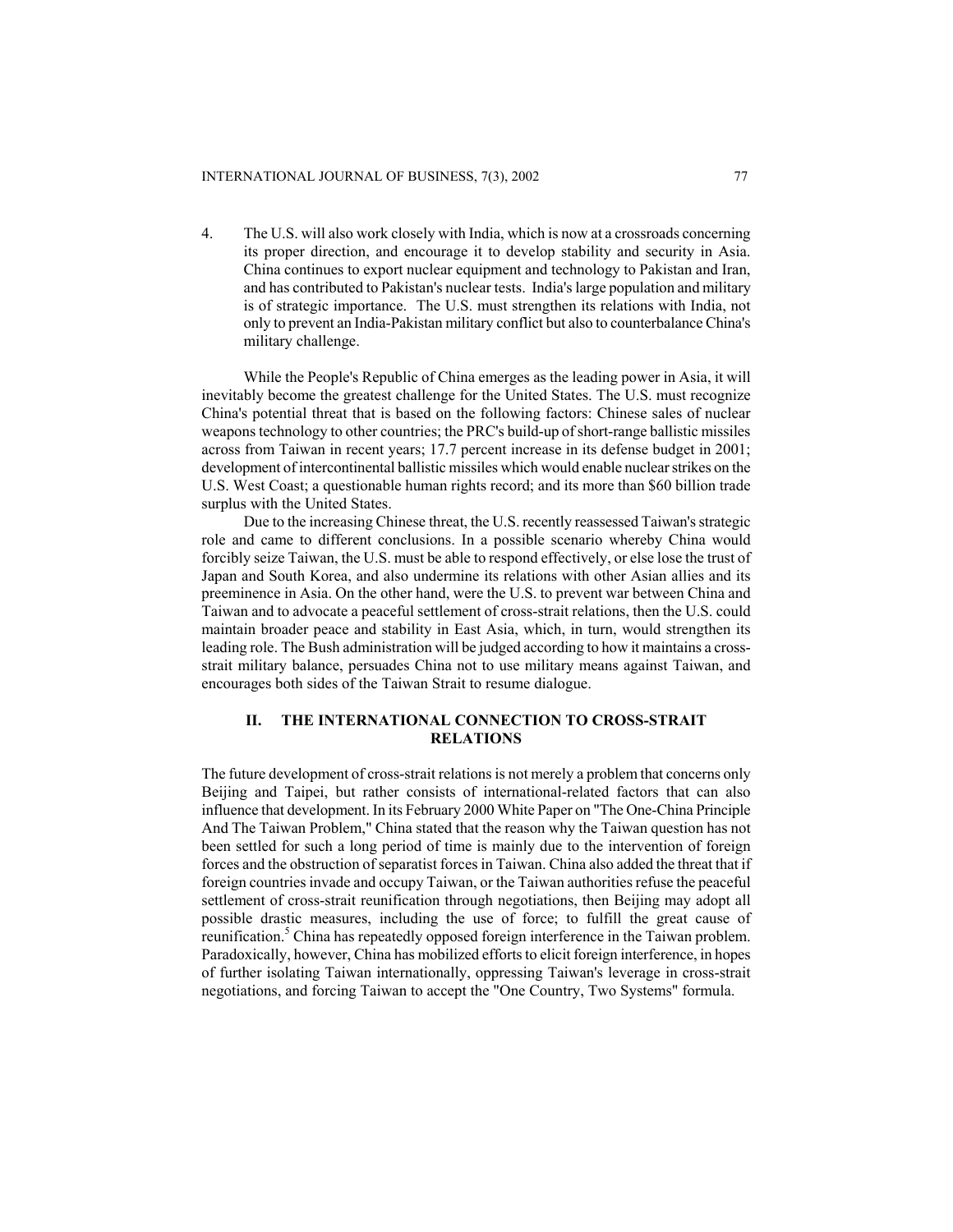The future negotiations of cross-strait relations can be divided into two sides: the international side and the cross-strait side. If either China or Taiwan garners more support from the international community, then it will obtain more leverage in cross-strait negotiations. Otherwise, it will lose ground. Beijing has recently taken the following measures to gain foreign support in regard to the Taiwan question:

- 1. To contribute to the "Three No's" ripple effect: After President Clinton publicly declared his Three No's at Shanghai in June 1998, China extensively tried to elicit foreign support in efforts to send a Three No's ripple effect throughout every country. With the exception of Russia which supported the Three No's, all other countries - most significantly, Japan, South Korea, United Kingdom, and France have refused to follow the U.S. in acknowledging the Three No's.<sup>6</sup>
- 2. To carry out the "Three Emptiness" policy: Beijing intends to completely eliminate all of Taiwan's allies, hinder Taiwan's path toward international recognition, and to constrict Taiwan's leverage in negotiations. Since 1998 Beijing has stripped Taiwan of five allies -- South Africa, Central African Republic, Guinea-Bissau, Tonga and Macedonia. China assiduously promotes and carries out its "Three Emptiness" policy, which has not yet abated.
- 3. To promote "Great Powers Diplomacy" and create a multipolar international arena: In the past few years, China has frequently sent its party, state, and military leaders to visit Russia, the United States, ASEAN countries, Japan, South Korea, the United Kingdom, France, and Germany. China has established different cooperative partnerships with those countries. China hopes that these countries not only support "One China," "One Country, Two Systems" and "Three No's," but also China seeks to undermine U.S. hegemony. China hopes even more that the West will help to further develop its economy, through which China can strengthen its military and political powers.

Although it may seem that Beijing opposes turning the Taiwan question into a key international issue, China is actually seeking support from the international community to consider the Taiwan issue as its own political, internal affair. In its White Paper, China smugly indicated that there are currently 161 countries that have diplomatic relations with China, have acknowledged the one-China principle, and have promised to handle their relations with Taiwan within the one-China principle. Beijing aspires to use the internationally-accepted one-China framework to be the foundation for cross-strait negotiations. Therefore, the international dimension of cross-strait relations must not be neglected.

China's security strategy in the Asia-Pacific region for the 21st century is the following:

1. China seeks to end U.S. hegemonic influence. Beijing's strategy in Europe is for the European Union and Russia to constrain and overpower the United States. China's strategy in Asia is likewise to sow discord within U.S.-Japan relations, U.S.-South Korea relations, and other U.S. alliances, thereby undermining U.S. hegemonic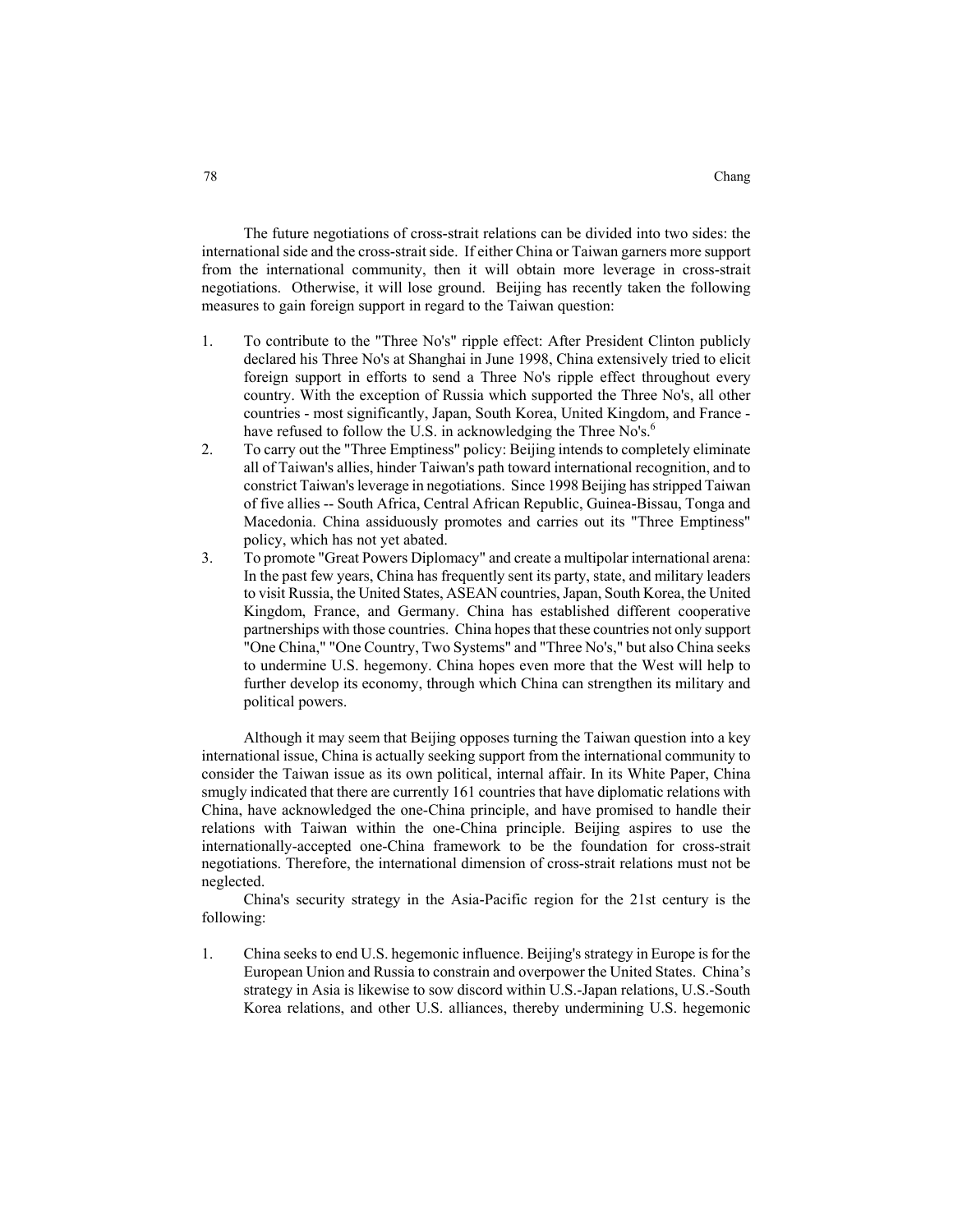influence. Furthermore, China will strengthen its ties with ASEAN, with which it will oppose the U.S. campaign to impose its version of human rights on Asian countries. Beijing attempts to utilize "Great Powers Diplomacy" to gain leverage in its negotiations with the U.S. It also hopes that the creation of a multi-polar world will cause the U.S. to lose its hegemonic posture and thus become only one of many great powers.

- 2. China's policy toward the U.S. is twofold. On the one hand, China actively tries to acquire U.S. high technology and top-secret military and weapons information, and to accumulate huge foreign reserves in its trade surplus with the U.S. in order to boost its own economy. On the other hand, China also seeks a confrontational strategy with the United States. China exports nuclear weapons related technology and equipment, strengthens its military power, modernizes its equipment, attempts to deter U.S. arms sales to Taiwan, and hopes that the U.S. will facilitate its efforts to achieve "One China," "One Country, Two Systems" and Chinese reunification.
- 3. In the aftermath of the political fall of Yugoslav President Slobodan Milosevic and the demise of the former Soviet Union, Chinese leaders have refrained from further political reform, such as liberalization and democratization. To reduce international pressure on Beijing to undertake political reform, Beijing has nurtured fervent Chinese nationalism. Beijing has urged its citizens to focus on economic prosperity, yet has also increased its spying and oppression, forcing its citizens into submission, in order to maintain political stability.
- 4. China opposes the American deployment of the National Missile Defense (NMD) system in the U.S. and the Theater Missile Defense (TMD) system in Asia, which could include Taiwan. American public opinion differs, for some Americans believe that NMD and TMD can be utilized as a bargaining chip in U.S.-China negotiations to limit Chinese nuclear weapons proliferation, and Chinese missile threats towards Taiwan, or to develop intercontinental ballistic missiles, thereby reducing the threat to U.S. national defense. China is expected, however, to continue research and development of intercontinental ballistic missiles both in quality and quantity no matter what the U.S. does. As the world recognizes China's status as an emerging superpower, China will gain internal political stability and leverage in cross-strait negotiations.

After the U.S. accidentally bombed the Chinese Embassy in Belgrade, Yugoslavia in May 1999, Beijing incited nationalist sentiments against the U.S. and its democracy. The Chinese leadership will utilize its people's anti-American resentments as a bargaining chip in U.S.-China negotiations in the future. However, if China continues to cultivate anti-Americanism, to widen the gap between China and the U.S., or to make any further divisive decisions regarding its policy toward the U.S., then U.S.-China relations will lead to an uncertain future.

China reiterates that the Taiwan problem is the major impediment in U.S.-China relations. Yet the resolution of the Taiwan problem will not guarantee smooth development of U.S.-China relations. If China uses force to resolve the Taiwan problem, then at the appointed time it will attempt to undermine U.S. leadership in the Asia-Pacific region.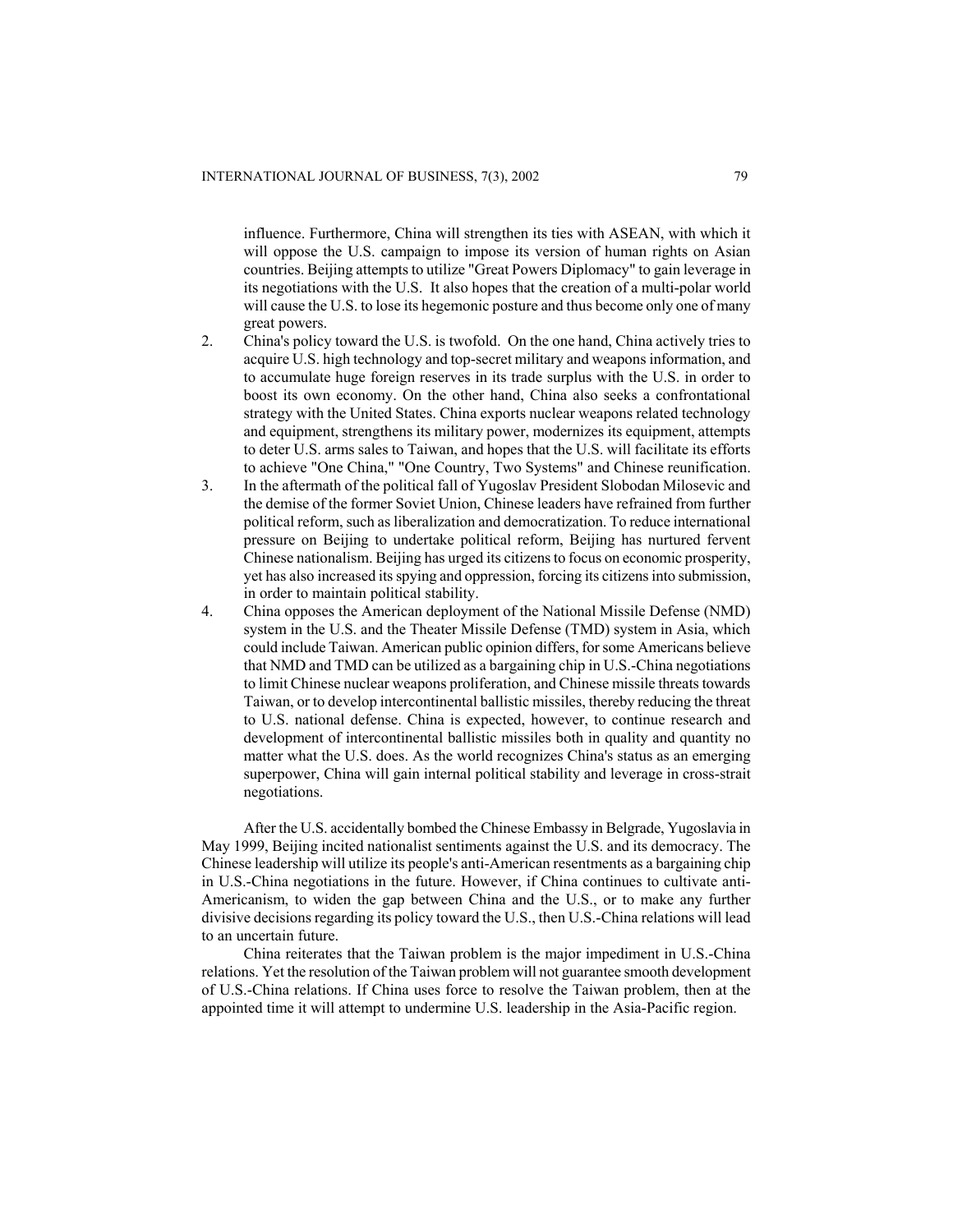#### 80 Chang

#### **III. THE MAIN FACTOR BEHIND THE CROSS-STRAIT IMPASSE: UNEQUAL BASIS FOR NEGOTIATIONS**

The international community has continuously hoped for resumption of cross-strait dialogue, peaceful resolution of the differing opinions, and maintenance of cross-strait peace and East Asian stability. As leader of the international community, the U.S. has closely monitored Beijing and Taipei policy changes, but appears unaware of its own intimate connection to cross-strait negotiations.

The current cross-strait impasse is actually due to the restrictions imposed on Taiwan by the "One China" principle, which constricts Taiwan's living space in the international arena and foreign arms sales to Taiwan, and threatens to use force against the island. Since the "One China" principle is widely recognized by the international community, China is adamant that Beijing constitutes the central government of China, while Taipei is merely one of its local governments. However, the Republic of China government in accordance with Taiwanese public opinion will not accept the "One China, Two Systems" model and thereby relinquish its sovereignty, nor will it become a special administrative region of the People's Republic of China. The unequal basis for cross-strait negotiations is also because the international community caters to Beijing's suppression of Taipei's international living space. Beijing has always adopted a "zero-sum" attitude toward Taipei's international status: Taiwan cannot participate in international governmental organizations; it cannot buy arms from foreign countries; and Taiwan cannot delay crossstrait negotiations. Beijing perceives that Taiwan is creating "One China, One Taiwan" or "Two Chinas," which gives Beijing justification to use military force against Taiwan. Although many countries may sympathize with Taiwan, the political reality that China is globally more important than Taiwan has resulted in wide support for China's One China principle.

It is unrealistic to assume that the international community can expect cross-strait negotiations to bear fruit without altering current unequal posturing. In order to make a favorable turn from the current impasse in cross-strait negotiations, the international community should acknowledge the following:

- 1. Cross-strait negotiations have two sides -- an international side as well as a crossstrait side. An alteration on the international side will directly affect cross-strait dialogue and negotiations.
- 2. Since the international community caters to China's unyielding interpretation of "One China," Beijing believes it is justified to threaten Taiwan with arms. In addition, China will not take the initiative to express goodwill toward Taiwan or positively promote cross-strait dialogue.
- 3. Since the international arena caters to Beijing's "One China" policy, more and more Taiwanese people will oppose Beijing's "One China" policy, causing Beijing and Taipei to fall into another impasse in cross-strait negotiations.
- 4. If the international community hopes for the resumption of cross-strait dialogue, then it must adjust its current views in order to end the cross-strait impasse. The international community must allow a flexible interpretation of the "One China"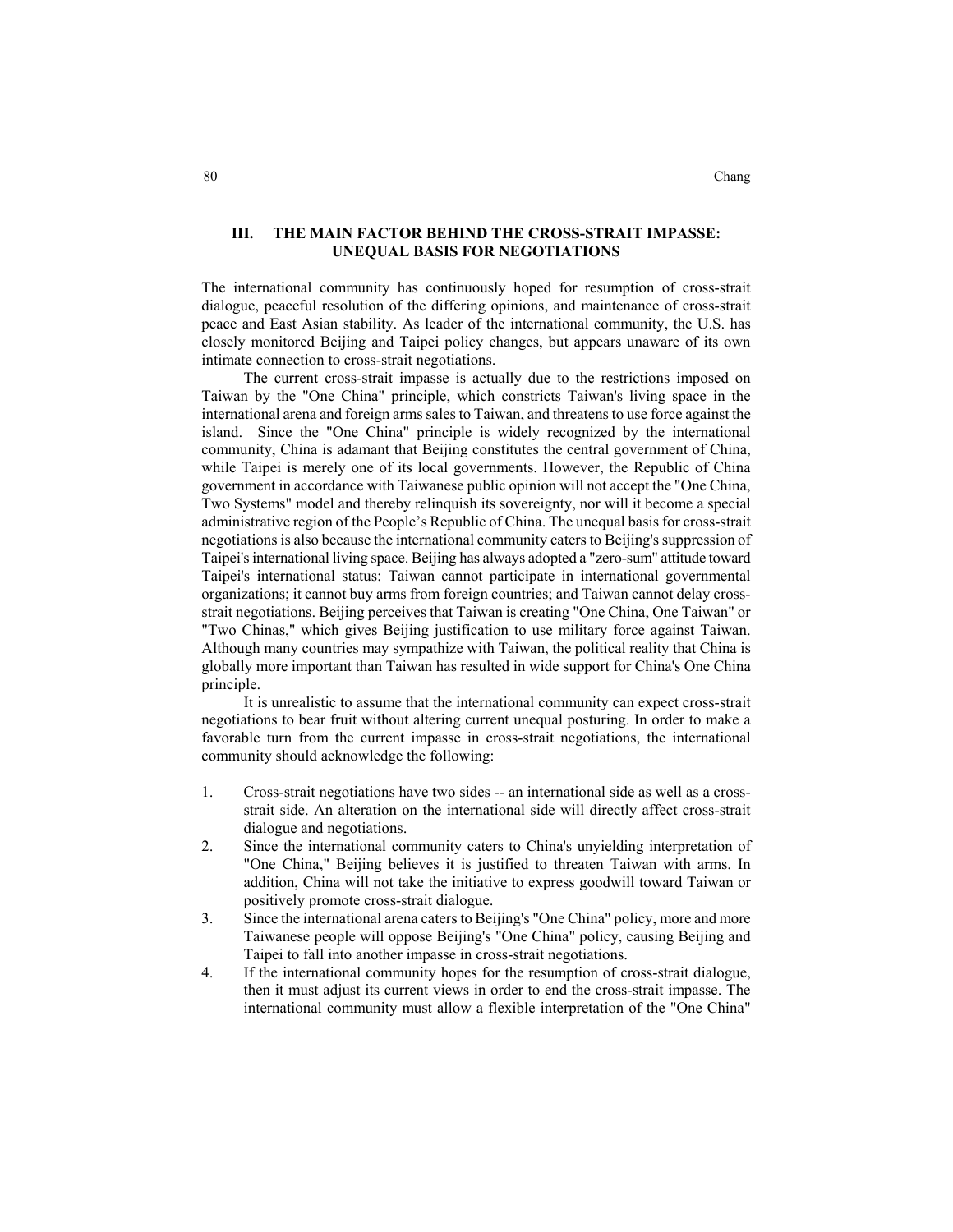principle; reduce the current inequality gap in cross-strait negotiations, allows Taiwan to participate in international organizations on an equal footing, to maintain necessary military capability to defend itself, and to preclude cross-strait negotiations to be conducted under fear or pressure.

- 5. If the international community allows a flexible interpretation of the "One China" principle, then the number of Taiwanese people who oppose the "One China" principle will decrease, which will help improve cross-strait relations. Under this new international political reality, China will have to adjust its zero-sum attitude toward Taiwan.
- 6. In short, the international community should somehow make it clear to Beijing that recognition of the PRC is not tantamount to a blanket, inflexible acceptance of Beijing's One China principle.

### **IV. NEW THINKING TO HANDLE CROSS-STRAIT RELATIONS**

In his first public speech on March 31, 2000 after Taiwan's presidential elections, Raymond F. Burghardt, Director of the American Institute in Taiwan (AIT), presented the following six principles of U.S. policy toward the cross-strait relations:

- 1. The U.S. is committed to its one-China policy as defined by the three communiques.
- 2. The U.S. insists that the Taiwan-Strait issue must be resolved peacefully.
- 3. The U.S. is confident that the two sides have the creativity to resolve the issue on their own without U.S. mediation.
- 4. The U.S. refuses to pressure either side to accept any arrangements it does not believe are in its interests.
- 5. The U.S. understands that any arrangements reached between Beijing and Taipei should be mutually acceptable and not imposed by one side on the other.
- 6. The U.S. understands that Taiwan is a politically democratic entity and that all arrangements between the two sides must be acceptable to the Taiwan public.<sup>7</sup>

AIT Director Raymond F. Burghardt reiterated that the U.S.'s cross-strait policy is built on three principles: first, the U.S. supports a one-China policy as defined by the Taiwan Relations Act and the three communiqués; second, the Taiwan-Strait issue should be resolved peacefully; and third, the U.S. believes that dialogue is the best way to resolve the differences.<sup>8</sup>

The United States cross-strait policy has been based on the following four pillars: one China, cross-strait dialogue, peaceful resolution, and consent of the people of Taiwan. Nevertheless, the international community should create new ideas in order to resume cross-strait dialogue and new opportunities that would resolve the impasse. The following suggestions are presented: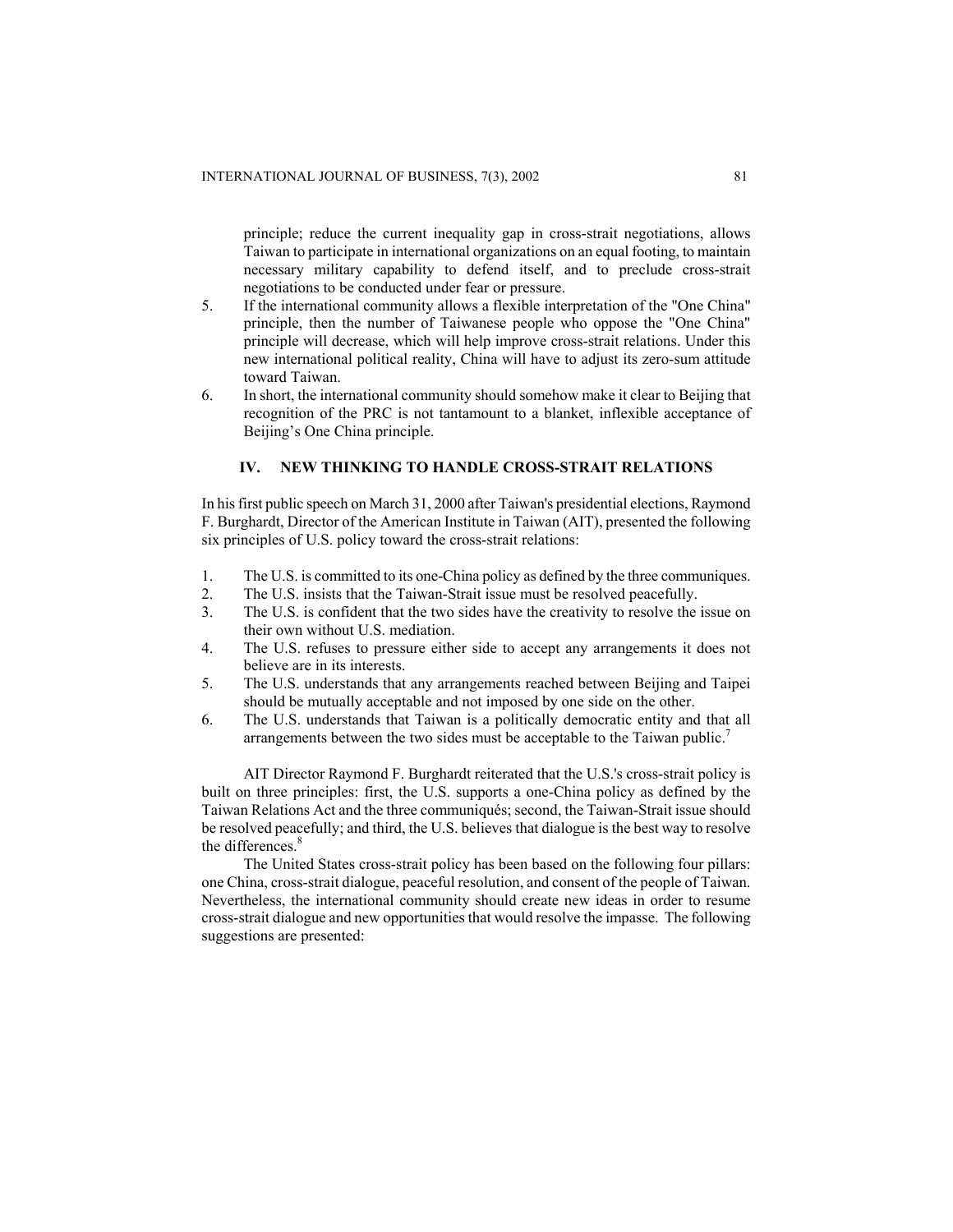#### **1. An Innovative "One China" Policy Contains a Premise and Flexibility**

In order to encourage China to use peaceful methods to resolve the cross-strait disputes, the U.S.-led international community should continually remind the leaders in Beijing that the "One China" policy has a premise, a condition and a basis.

In an interview with the National Broadcast Company on March 10, 1996, U.S. Secretary of State Warren Christopher said, "We have always abided by the One China policy. However, this policy is conditioned upon China's promise to use a peaceful method to resolve the Taiwan problem and not with the use of force."<sup>9</sup> Christopher said that Chinese military exercises had jeopardized the U.S. "One China" policy.<sup>10</sup> In his speech concerning "U.S. Interests and U.S.-China Relations," given on May 17, 1996, Christopher reiterated that "our 'One China' policy is predicated on the PRC's pursuit of a peaceful resolution of issues between Taipei and Beijing."<sup>11</sup> The U.S. insists that the resolution of the Taiwan problem between the PRC and Taiwan must be peaceful.

Secretary of State Christopher's speech has the following purposes: (1) to give hint to the PRC that if it uses armed force against Taiwan, then the "One China" policy which has been acknowledged by the U.S. for the past 20 years may be changed; and (2) although the U.S. continues to support the "One China" policy, this policy is based on the PRC's pursuit of a peaceful resolution of the Taiwan problem. The U.S. will officially connect the "One China" policy with a peaceful resolution of the Taiwan problem.

The platform of the 2000 Republican Party convention also stated that the U.S. acknowledges the "One China" principle, the premise of which is that China cannot use armed force to deal with Taiwan. If the U.S.-led international community can in the future remind the PRC that the "One China" policy has a premise and a condition, then this would encourage leaders in Beijing to realize the adverse consequences of an armed attack on Taiwan, and to adopt a peaceful resolution of the Taiwan issue. Furthermore, the August 17, 1992 Communiqué also has a premise, which was the Chinese promise to resolve peacefully the Taiwan issue. However, China continues to threaten Taiwan with military attack in defiance of its previous pledge.

Since becoming president in May 2000, Chen Shui-bian has expressed his hope that cross-strait dialogue can quickly resume, so that both sides can jointly resolve the "One China" issue. Qian Qichen once said, "China's sovereignty and territorial integrity brook no division" and "Both the mainland and Taiwan are part of China." If the international community is able to actively and continuously encourage Beijing to have a flexible interpretation of the "One China" policy in its domestic and foreign affairs, then cross-strait problems can be peacefully resolved. However, the real key is dependent on whether the U.S.-dominated international community can take the lead to have a flexible interpretation of "One China," enabling both the mainland and Taiwan to inhabit an international living space based on parity.

In the past, the U.S. added modifiers to its One China policy, such as "our one China policy" and "the one China policy we have agreed on." The U.S. purposely differentiates its One China policy with either that of China or Taiwan in order to maneuver.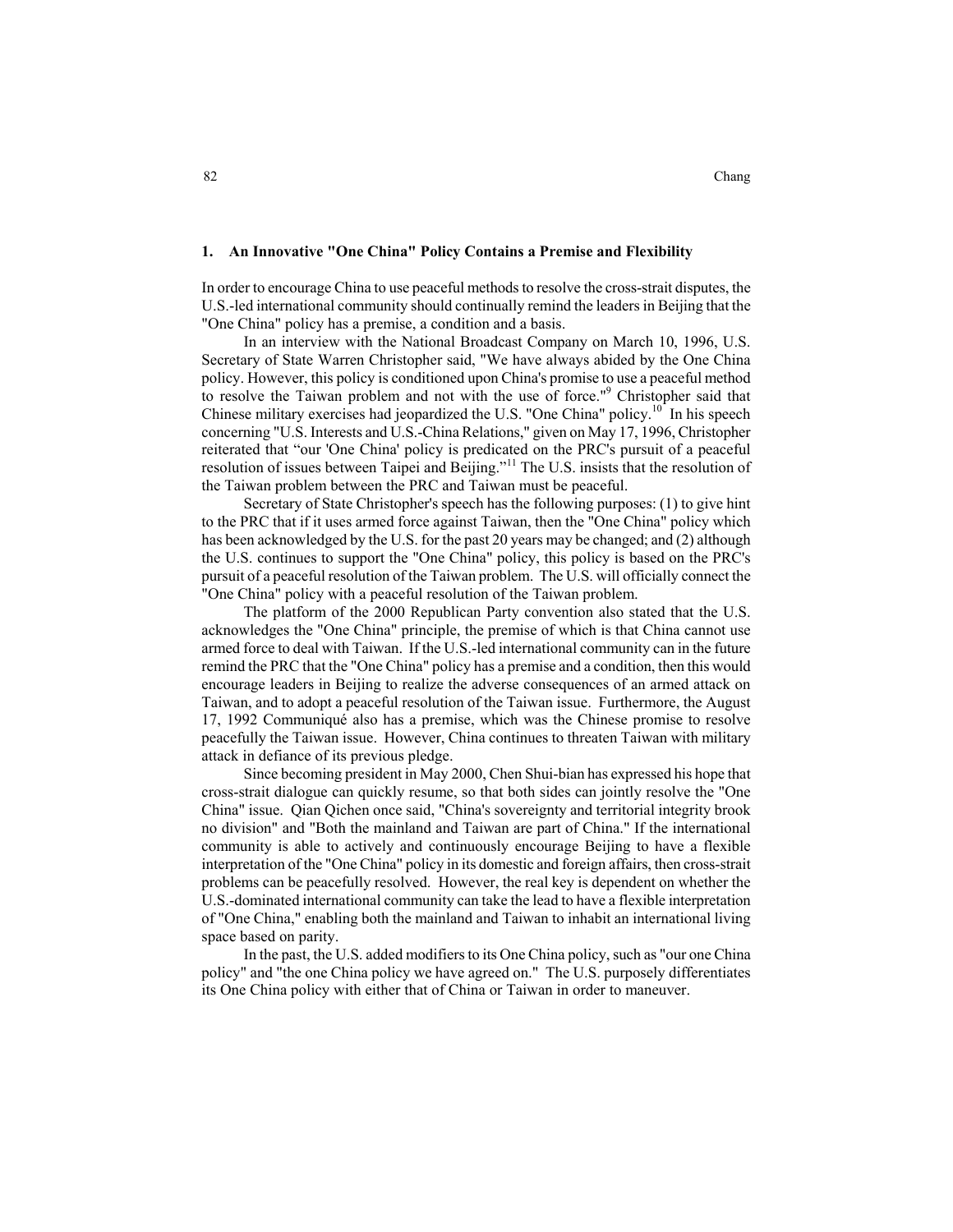Since the beginning of the year 2000, the U.S. has laid out more clearly the parameters of its One China policy. AIT Director Raymond F. Burghardt stated in a speech given on May 29, 2000 that the U.S. supports a one-China policy as defined by the Taiwan Relations Act (TRA) and the three U.S.-China Joint Communiqués. In fact, the U.S. recognized the Republic of China in the Shanghai Communiqué of 1972, but then recognized the People's Republic of China in the U.S.-China Normalization Communiqué of 1979. Therefore, the "One China" as defined by the three U.S.-China Joint Communiqués is ambiguous. Furthermore, since "One China" is defined by the TRA, the U.S. government should make the TRA the cornerstone of its policy and support Taiwan's participation in international organizations. The Taiwan Relations Act, Section 4(d), states that nothing in this Act may be construed as a basis for supporting the exclusion or expulsion of Taiwan from continued membership in any international financial institution or any other international organization.

If the international community can have a flexible interpretation of "One China" to allow Taipei and Beijing to coexist and to maintain their reputation in the international community, then this will reduce the Taiwanese people's skepticism towards "One China" and to let Taipei engage in negotiations with Beijing on an equal footing. As a result, the cross-strait impasse will gradually transform into opportunities to improve cross-strait relations.

#### **2. A New Dimension to Cross-Strait Dialogue: Open-Ended Agenda and Negotiations on an Equal Footing**

The international community hopes that both sides resolve their differences. In addition, the U.S. reiterates its hope that cross-strait negotiations will quickly resume. Therefore, the U.S.-led international community should create an open-ended, flexible agenda, instead of following Beijing's efforts to deny Taiwan its international living space. In his "Three No's" remark in 1998, President Clinton undermined the Taiwanese people's high aspirationsfor Taipei's participation in international organizations, expressly contrary to the TRA. However AIT Director Richard Bush drew a linguistic distinction in the "Three No's" between "do not support" and "oppose." Therefore, Washington does not have to repeat its "Three No's," and should let the two sides to resolve their differences on certain matters, such as Taipei's participation in international organizations. Otherwise, China can utilize the internationally-supported "Three No's" to refuse to negotiate with Taiwan on the matter of Taipei's participation in international organizations. This in turn could result in smaller prospects for an open-ended agenda and negotiations on an equal footing. Taipei would then be in an unfavorable situation, which would make Beijing more unyielding in its demands, and cross-strait negotiations would fall into stalemate. The Bush administration has realized the negative impact of the Three No's policy and has taken a position of not to reaffirm President Clinton's Three No's pledge.

U.S. President John F. Kennedy once said, "We never fear negotiation, but we never negotiate in fear." It is not that Taipei fears negotiation. But if the international community follows Beijing in refusing Taipei an equal footing in cross-strait negotiations, then the current cross-strait impasse will continue.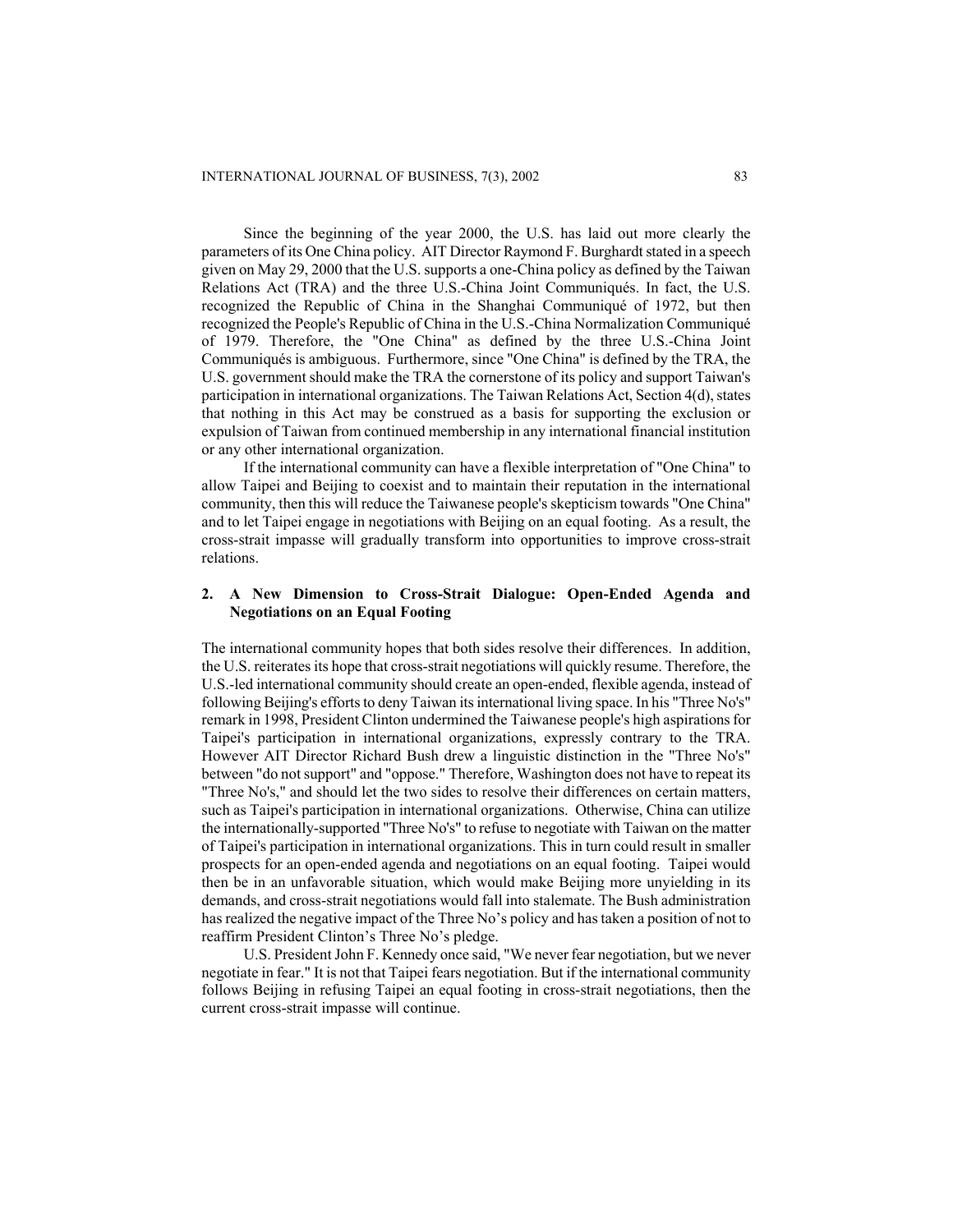Furthermore, we must realize that history indicates that peace agreements reached by conflicting parties do not guarantee peace among themselves. A year after the Paris Agreement between North and South Vietnam in 1974, U.S. Secretary of State Henry Kissinger expressed the following:

"No settlement is self-enforcing. It is not possible to write an agreement whose terms, in themselves, guarantee its performance. Any agreement will last if the hostility of the parties is thereby lessened, if the parties have an incentive to observe it, and/or if the parties pay a penalty for breaking it. If those three conditions are not met, no matter what the terms of the agreement, there is a tendency toward erosion."<sup>12</sup>

The Paris Peace Accords of 1973 resulted from strenuous negotiations. However in 1975 North Vietnam ultimately chose military attack on the South to achieve the reunification of Vietnam, and thus reneged on the peace agreements.

Currently, the international community is paying close attention to the effectiveness of cross-strait dialogue and negotiations to reach agreements, which would thereby create a peaceful environment in the future. However we must realize that reaching agreements does not end negotiations, if peaceful agreements were to fall through, then it would depend on the international community to continue to provide encouragement and supervision in regard to the cross-strait issue.

## **3. New Requirements for Peaceful Resolution of Differences: Remind China of Negative Consequences And Maintain A Military Balance across the Taiwan Strait**

In order for the U.S.-led international community to secure peace in the Taiwan Strait, it must not only maintain a military balance, but also make Beijing realize that should its military threats to Taiwan continue, then Beijing will face serious consequences. In the aftermath of the Taiwan-Strait Crisis of 1996, President Clinton invited Jiang Zemin to Washington, visited the mainland and gave his "Three No's" promise, all of which sent wrong signals to Beijing, such as encouraging Beijing to continue threatening Taiwan. The Bush administration should avoid Clinton's earlier mistakes, enhance Taiwan's security, and continually remind Beijing that "One China" principle and the "August 17 Communiqué" are predicated on a peaceful resolution of the Taiwan issue. Furthermore, the strengthening of the U.S. and Taiwan's defense against potential crises is critical to the maintenance of peace across the Taiwan Strait.

In order to encourage China to pursue a peaceful, equal method to handle the Taiwan issue, the U.S.-led international community must foster a military balance across the Taiwan Strait, thus discouraging Beijing from attacking Taiwan. In addition, if the international community can allow Beijing to understand policy-making, and Beijing continuously escalates its missile threats, then threatened countries will surely search for all possible ways to defend themselves. Over the past years, China continually threatened Taiwan with armed attack, further adding credibility to the China Threat theory. Moreover,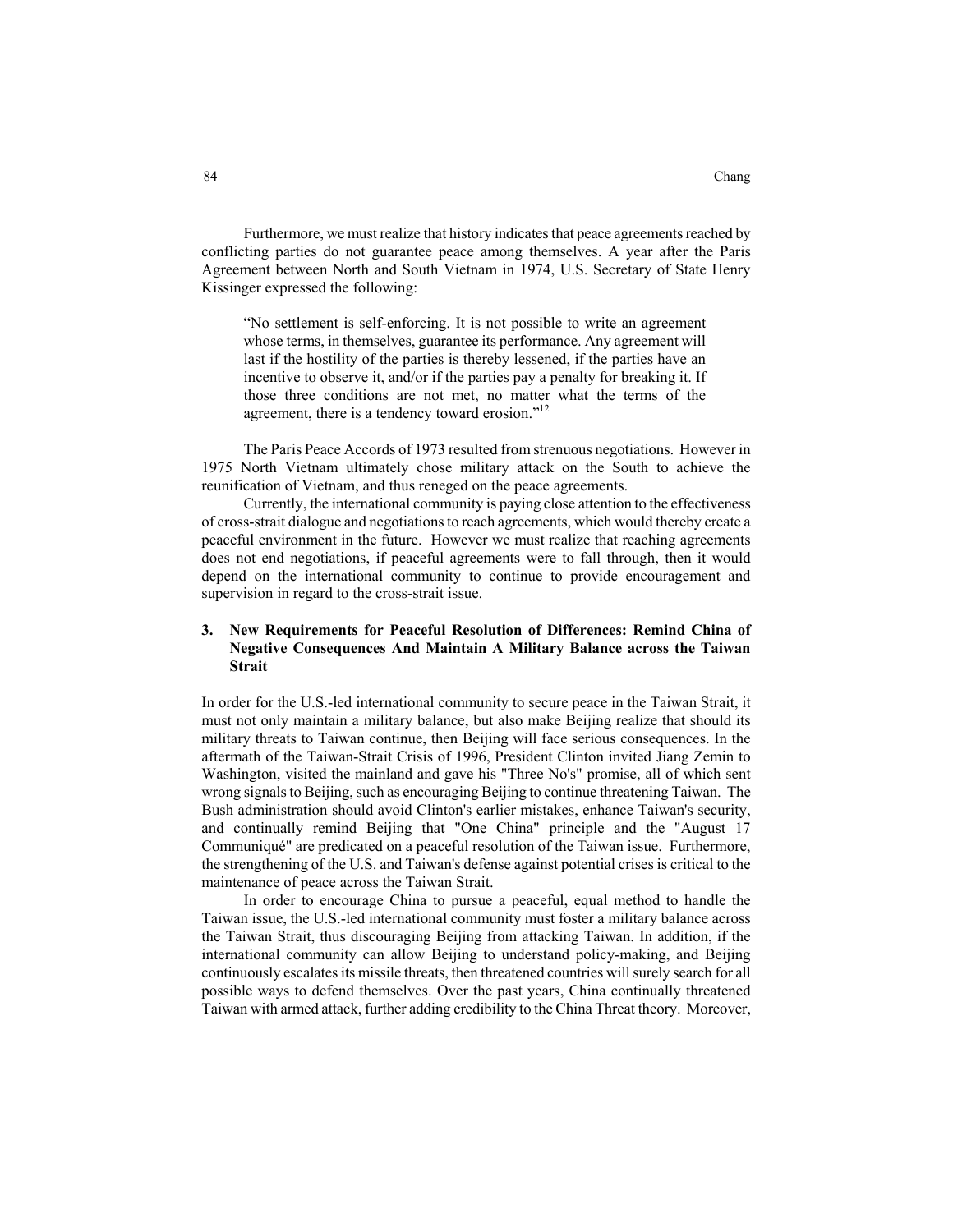the U.S. is initiating the deployment of the National Missile Defense and Theater Missile Defense systems, providing arms to Taiwan, and negotiating with Asian allies to strengthen security ties -- all measures aimed at responding to a potential crisis in the Asia-Pacific region. If China can realize the negative consequences, be more open-minded, and allow negotiations based on parity, then the U.S.-led international community will look forward a less suspicious and antagonistic relationship with China.

## **V. CONCLUSION**

As the world enters a new century, the greatest challenge facing the U.S. will come from the People's Republic of China. A major test facing the Bush administration is to successfully ward off this challenge. The U.S. will lose its leadership position in Asia if China annexes Taiwan. On the other hand, if the U.S. can lead other democratic countries to encourage both sides to achieve a more equal basis for cross-strait negotiations to break the impasse, promote a peaceful resolution of the Taiwan issue, and lead China toward liberalization and democracy, then the U.S. leadership position will be secured.

On November 19, 1999, Texas Governor George W. Bush pointed out that in the dark days of 1941, there were about a dozen democratic countries on the planet, whereas in the 21st century, there are now nearly 120 democracies.<sup>13</sup> Bush quoted Edmund Burke, an English political philosopher in the eighteenth century: "Depend on it," "The lovers of freedom will be free."<sup>14</sup> To propel China's political revolution toward democracy the following must be done: the U.S.-led international community should not merely hope for peaceful cross-strait negotiations and for Beijing to embrace democracy, but rather actively promote cross-strait negotiations to be conducted on an equal footing; and allow the Taiwanese people who are standing on the "right side of history" to maintain their freedoms and democratic political systems.

#### **FOOTNOTES**

- 1. George W. Bush, "Distinctly American Internationalism," Simi Valley, California, November 19, 1999, p. 4.
- 2. *Ibid.*
- 3. "The United States and Japan: Advancing Toward a Mature Partnership," *Institute for National Strategic Studies (INSS) Special Report*, October 11, 2000, (Washington, D.C.: National Defense University), p.1.
- 4. David Lague, "U.S. Security Shake-Up in Asia," Far Eastern Economic Review, August 30, 2001, p. 16.
- 5. "China's White Paper", February 21, 2000, http://www.fapa.org/update/chinawp/chinawhitepaperenglish.html, p. 8.
- 6. President Clinton promised: (1) not to support Taiwan's independence; (2) not to support Two Chinas or One China, One Taiwan; and (3) not to support Taiwan's membership in an international organization based on statehood.
- 7. "Remarks by Director Raymond F. Burghardt, American Institute in Taiwan to the Annual Meeting of the Society for Strategic Studies," March 31, 2000, Taipei, p. 4.